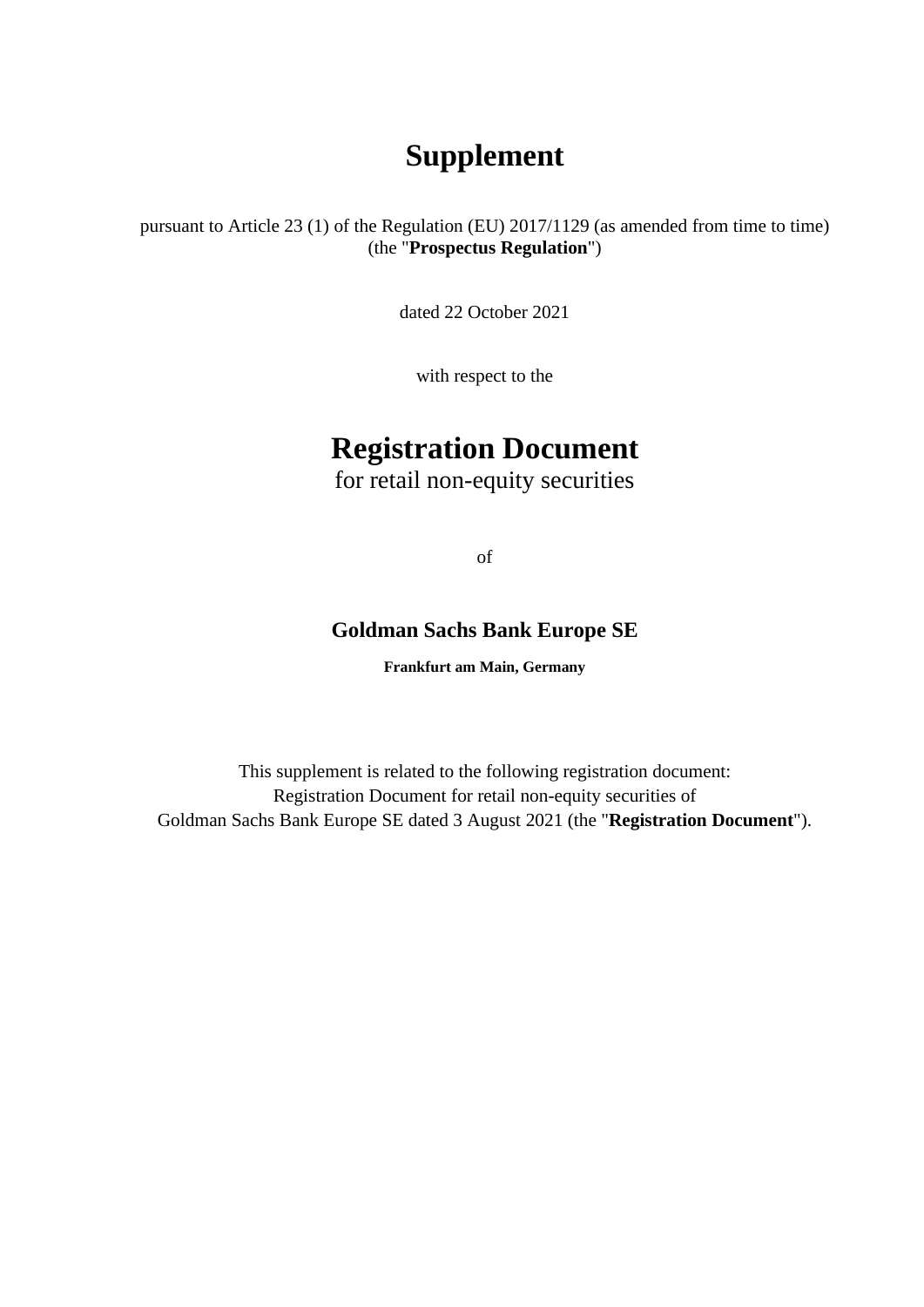The significant new factors resulting in this supplement (the "**Supplement**") are (i) the transfer of securities from Goldman, Sachs & Co. Wertpapier GmbH to Goldman Sachs Bank Europe SE which has started on 22 October 2021 and in connection therewith the prior signing of an agreement to transfer these securities issued by Goldman, Sachs & Co. Wertpapier GmbH to Goldman Sachs Bank Europe SE and (ii) the inclusion of the unaudited half year report of Goldman Sachs Bank Europe SE for the period ended 30 June 2021 for the first half of the financial year 2021 into the registration document in connection therewith.

Due to this Supplement the information contained in the Registration Document shall be supplemented as follows:

*1. In the Registration Document the second paragraph under "V. Trend information" of section "C. Information about Goldman Sachs Bank Europe SE" on page 43 shall be replaced as follows:* 

"Since the end of the last financial period for which financial information has been published (30 June 2021), there has been no significant change in the financial performance of GSBE."

*2. In the Registration Document after the first paragraph of subsection "3. Auditing of historical financial information" under "VII. Financial information concerning GSBE's assets and liabilities, financial position and profit and losses" of section "C. Information about Goldman Sachs Bank Europe SE" on page 46 the following paragraph shall be added:*

"The financial information of GSBE for the first half of the financial year 2021 has not been audited."

*3. In the Registration Document subsections "6. Significant change in GSBE's financial position" and "7. Statements in relation to prospects, financial performance or financial position" under "VII. Financial information concerning GSBE's assets and liabilities, financial position and profit and losses" of section "C. Information about Goldman Sachs Bank Europe SE" on page 47 shall be replaced as follows:* 

#### "**6. Unaudited interim financial statements for the period ended 30 June 2021**

The financial information of GSBE for the first half of the financial year 2021 (German Commercial Code (*Handelsgesetzbuch – HGB*)) ("**GSBE Half Year Report 2021**") can be found in the Appendix (pages G-1 to G-7).

#### **7. Significant change in GSBE's financial position**

Since the end of the last financial period for which interim financial information have been published (30 June 2021), there has been a change of the financial position of GSBE. The volume of the balance sheet of GSBE has further significantly increased at the time of this Supplement compared to 30 June 2021. The increase is related to the transfer of further assets in connection with the post-Brexit strengthening of the role of GSBE as the main Goldman Sachs entity in the EU. The balance sheet will be further increased in connection with the transfer of securities issued by Goldman, Sachs & Co. Wertpapier GmbH ("**GSW**") to GSBE which has started on 22 October 2021 (for details see section "XI. Material Contracts").

#### **8. Statements in relation to prospects, financial performance or financial position**

In this Registration Document, where GSBE makes statements that "there has been no material adverse change in the prospects", "there has been no significant change in the financial performance" and "no significant change in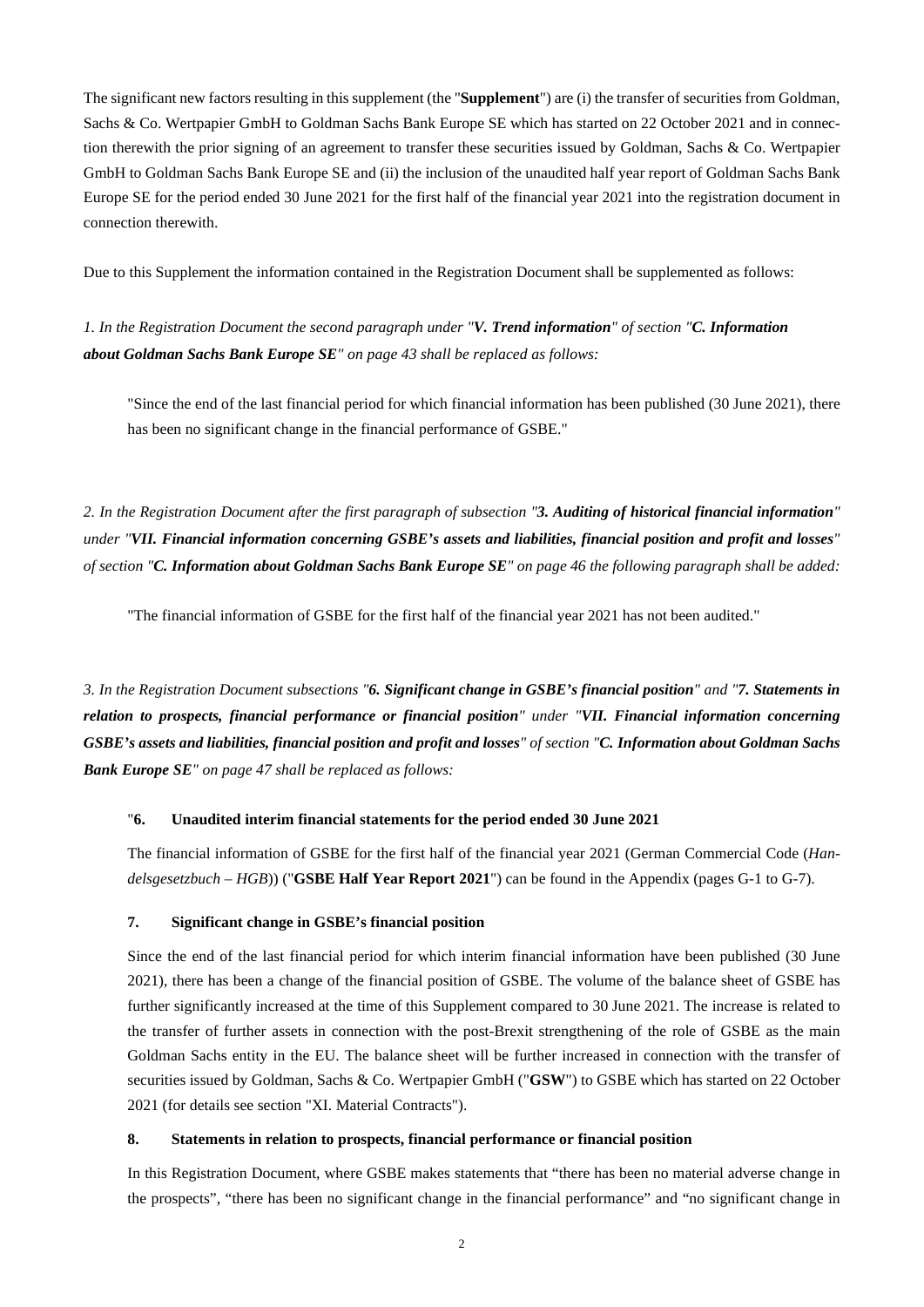the financial position" of GSBE, references in these statements to the "prospects", "financial performance" and "financial position" of GSBE are specifically to the respective ability of GSBE to meet its full payment obligations under the Securities in a timely manner. Material information about GSBE's prospects, financial performance and financial position is included in the GSBE Annual Report 2020 and the GSBE Annual Report 2019, which are incorporated by reference pursuant to Article 19 of the Prospectus Regulation into this Registration Document (detailed information about the pages in the financial statements can be found in section "X. Information incorporated by reference") and in the GSBE Half Year Report 2021 which is annexed to the Supplement dated 22 October 2021."

*4. In the Registration Document after paragraph "X. Information Incorporated by reference" of section "C. Information about Goldman Sachs Bank Europe SE" on pages 49 et seq. the following paragraph shall be added:* 

## "**XI. MATERIAL CONTRACTS**

On 1 October 2021, GSW, GSBE and GSI have entered into an agreement to transfer securities issued by GSW which are offered either in The Netherlands, Belgium and/or France or in Germany and Austria (the "**Transferred Securities**") to GSBE. The transfer is based on the issuer substitution clause set forth in the terms and conditions in the related securities prospectuses for the respective Transferred Securities.

GSW, GSBE and GSI will publish notice(s) with respect to the transfer(s) of the securities (the "**Transfer Notice(s)**"). The transfer(s) will become effective on the date(s) the Transfer Notice(s) is/are published (each the "**Ef**fective Date"). The Transfer Notice(s) contain a list of the Transferred Securities.

As of the Effective Date, GSBE substitutes GSW as the new issuer and assumes all obligations of GSW under or in connection with the Transferred Securities.

At the same time GSW gives an unconditional and irrevocable guarantee for all obligations of GSBE as new issuer of the Transferred Securities."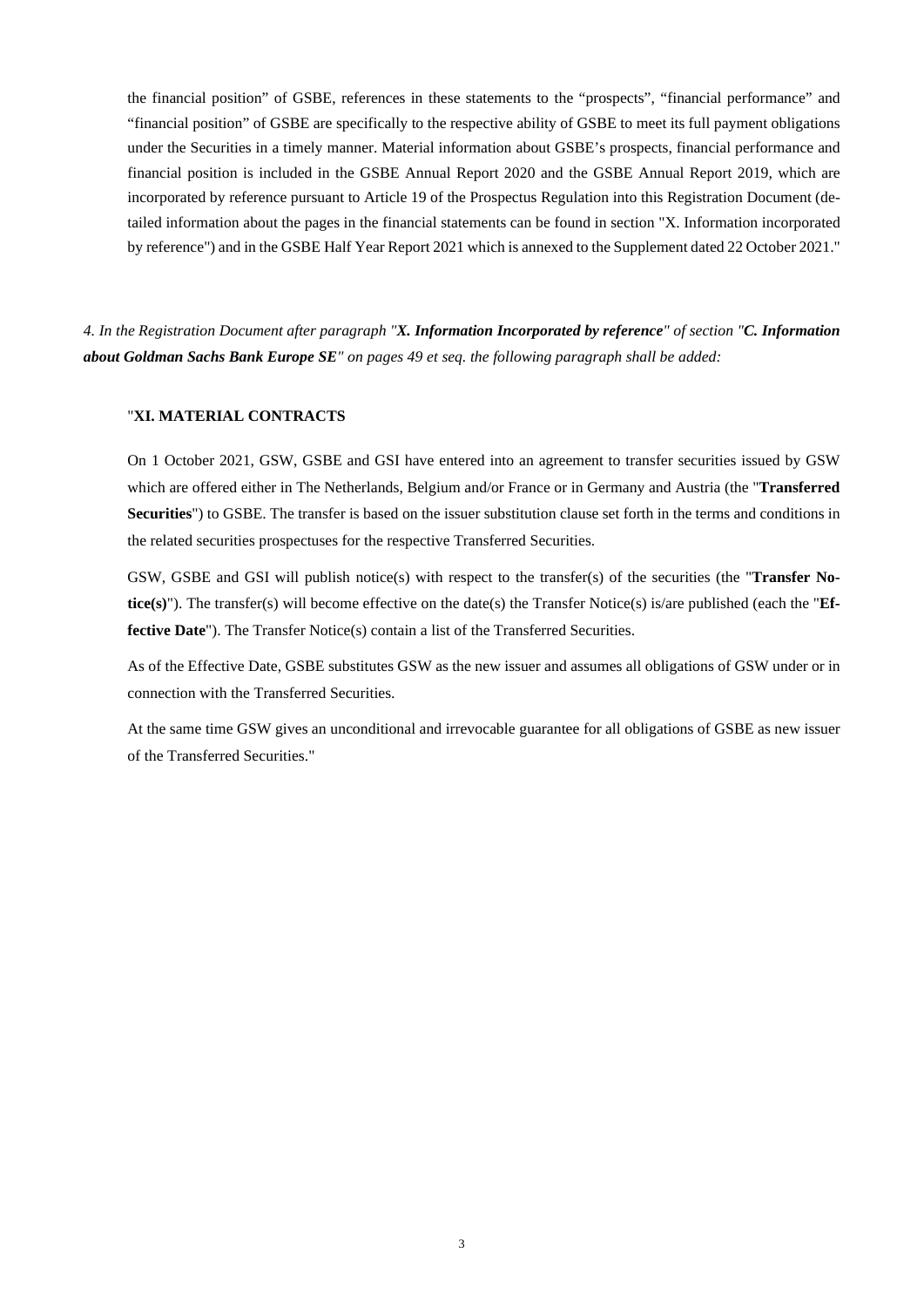### **APPENDIX**

Unaudited interim financial statements of GSBE for the period ended 30 June 2021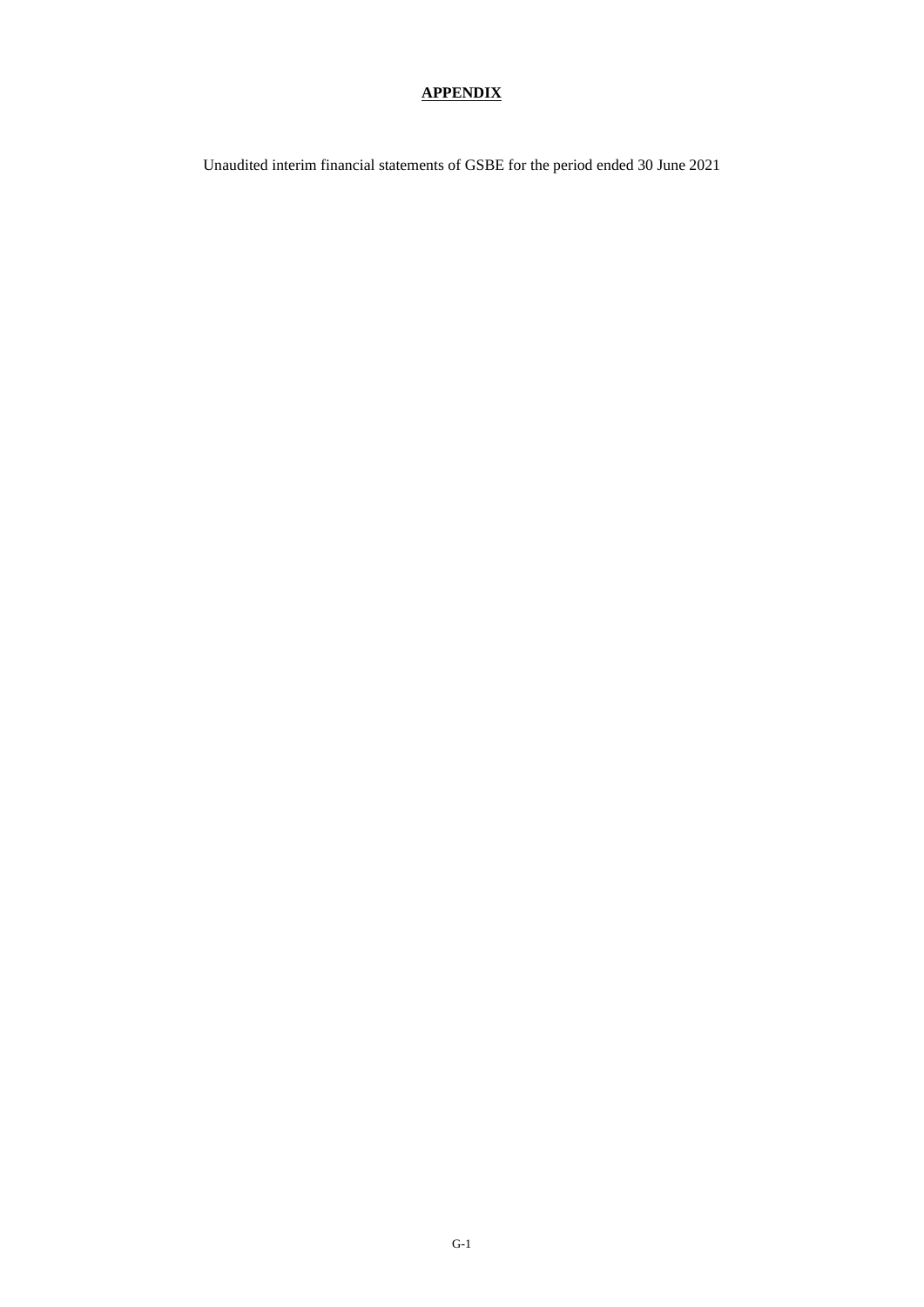# **Interim Management Report**

Goldman Sachs Bank Europe SE (GSBE or the bank) provides a wide range of financial services to a diversified client base that includes corporations, financial institutions, and ultra-high-networth individuals, from its registered office in Frankfurt am Main and branches in Amsterdam, Copenhagen, Dublin, London, Luxembourg, Madrid, Milan, Paris, Stockholm and Warsaw. As of 30 June 2021, the sole shareholder of GSBE was Goldman Sachs (Cayman) Holding Company with its registered office in George Town, Cayman Islands. The bank is registered with the commercial register number HRB 114190.

On 1 July 2021, the bank was acquired by Goldman Sachs Bank USA, a direct wholly-owned subsidiary of Group Inc., with its registered office in New York, New York, USA.

GSBE is supervised by the European Central Bank (ECB) within the context of the European Single Supervisory Mechanism, the Federal Financial Supervisory Authority (BaFin) and the Deutsche Bundesbank.

The bank's ultimate parent undertaking and controlling entity is The Goldman Sachs Group, Inc. (Group Inc.). Group Inc. is a bank holding company and a financial holding company regulated by the Board of Governors of the Federal Reserve System (FRB). In relation to the bank, "group undertaking" means Group Inc. or any of its subsidiaries. Group Inc., together with its consolidated subsidiaries, form "GS Group". GS Group is a leading global financial institution that delivers a broad range of financial services across investment banking, securities, investment management and consumer banking to a large and diversified client base that includes corporations, financial institutions, governments and individuals. GS Group's purpose is to advance sustainable economic growth and financial opportunity. GS Group's goal, reflected in the One *Goldman Sachs* initiative, is to deliver its full range of services and expertise to support its clients in a more accessible, comprehensive and efficient manner, across businesses and product areas. GS Group has a presence in Europe, Middle East and Africa (EMEA) through a number of subsidiaries, including **GSBE** 

The bank seeks to be the advisor of choice for its clients and a leading participant in financial markets. As part of GS Group, the bank also enters into transactions with affiliates in the normal course of business as part of its market-making activities and general operations.

The bank generates revenues from the following business activities: Investment Banking, Fixed Income, Currency and Commodities (FICC); Equities; and Investment Management, which includes Asset management and Wealth management.

All references to June 2021 and June 2020 refer to the periods ended, or the dates, as the context requires, June 30, 2021 and June 30, 2020, respectively. All references to December 2020 refer to the date December 31, 2020. All references to "the 2020" Annual Financial Statements" are to the bank's Annual Financial Statements and Management Report for the period ended December 31, 2020, which is available at www.goldmansachs.com/investor-relations/financials/.

As a result of the U.K.'s withdrawal from the E.U. (Brexit) and in connection with GS Group's Brexit strategy, certain activities have moved from GS Group's U.K. entities to GSBE, including moving a significant number of relationships with E.U.-based clients of its Investment Banking, FICC, Equities, and Investment Management businesses; establishing access to exchanges, clearing houses and depositories and other market infrastructure in the E.U.; establishing branches in nine E.U. member states and one in the U.K.; and strengthening the capital, personnel and other resources of GSBE. This has resulted in a sustained increase in the bank's Balance Sheet in comparison to December 2020.

The interim financial information, together with the interim management report, as of June 30, 2021 are neither subject to an auditor's review nor have they been reviewed in accordance with Section 317 of the German Commercial Code (HGB).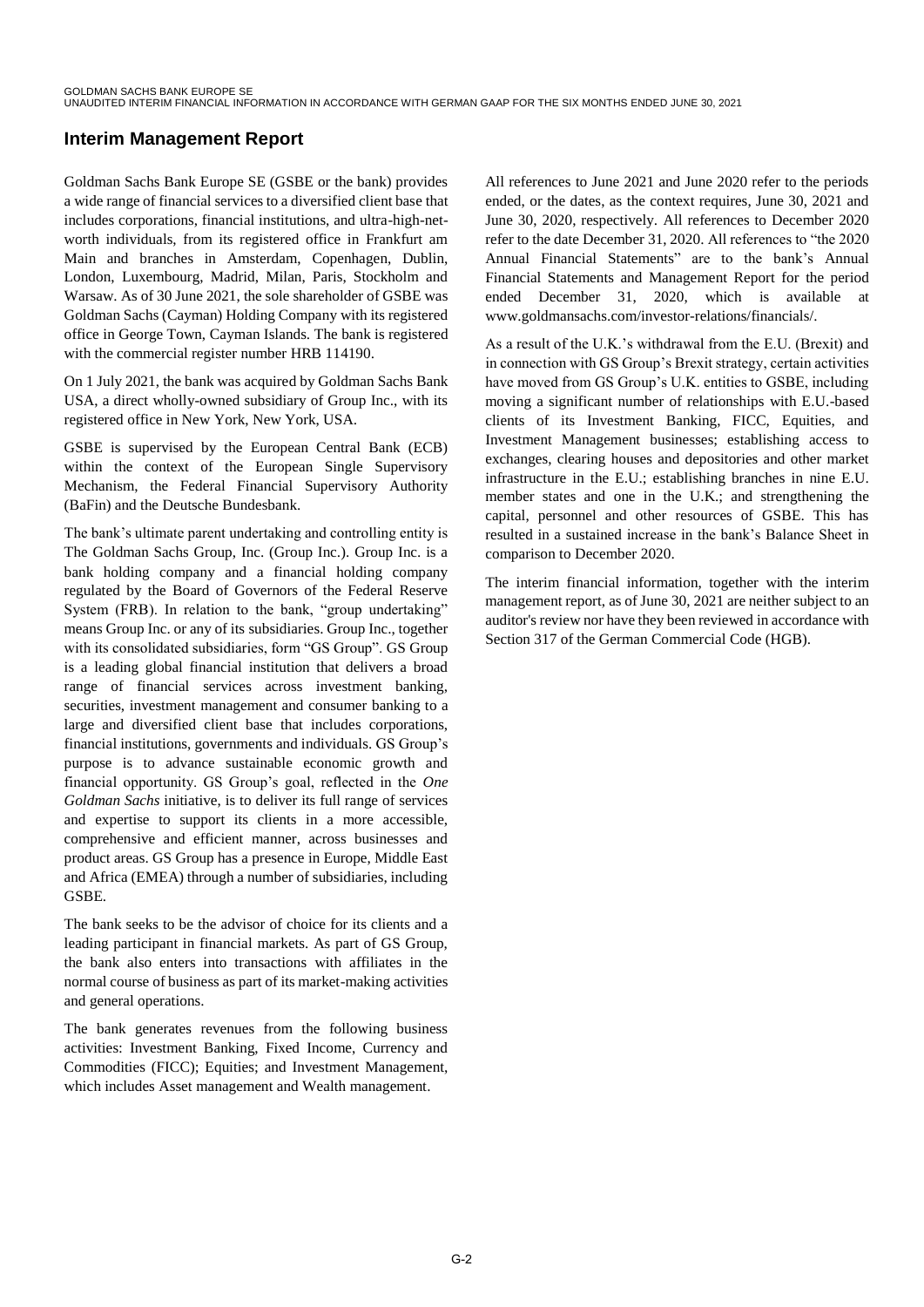# **Results of Operations**

#### **Net Revenues**

Net revenues are defined as the sum of interest, commission, net trading result and other operating income. Net revenues arise from transactions with both third parties and affiliates. The table below presents the net revenues of the bank's business activities.

|                                       | Period Ended June |          |
|---------------------------------------|-------------------|----------|
| $\epsilon$ in millions                | 2021              | 2020     |
| <b>Investment Banking</b>             | $\epsilon$ 242    | 26<br>€  |
| <b>Global Markets</b>                 | 233               | 82       |
| <b>Consumer and Wealth Management</b> | 62                | 10       |
| Asset Management                      | 8                 | 14       |
| <b>Net revenues</b>                   | 545               | 132<br>€ |

**2021 versus 2020.** Net revenues were  $\epsilon$ 545 million for the period ended June 2021, an increase of  $\epsilon$ 413 million over the period ended June 2020, primarily due to significantly higher revenues in Investment Banking and Global Markets.

Net revenues in Investment Banking were  $\epsilon$ 242 million for the period to June 2021, an increase of  $\epsilon$ 216 million over the period ended June 2020, reflecting significantly higher net revenues in Financial Advisory, Underwriting, and Corporate Lending. This increase reflected the significant expansion of activities of the bank in 2021, in respect of both market presence and personnel.

Net revenues in Global Markets, consisting of our FICC and Equities businesses, were  $\epsilon$ 233 million for the period to June 2021, an increase of  $E151$  million over the period ended June 2020, reflecting the continued expansion of activities of the bank in 2021.

#### **Expenses**

Total expenses relate to general administrative expenses, depreciation and amortization and other operating expenses. Expenses are primarily driven by compensation (including the impact of Group Inc. share price on share-based compensation), headcount and levels of business activity.

The table below presents the bank's total expenses and headcount.

|                                | Period Ended June |      |
|--------------------------------|-------------------|------|
| $\notin$ in million            | 2021              | 2020 |
| Salaries and wages             | €313              | € 50 |
| Social security contributions  | 29                |      |
| Other administrative expenses  | 66                | 18   |
| Depreciation and amortization  | 31                | 2    |
| Other operating expenses       | 4                 | 3    |
| <b>Total expenses</b>          | €443              | €74  |
| <b>Headcount at period-end</b> | 865               | 305  |

**2021 versus 2020.** Total expenses of  $\epsilon$ 443 million for the period to June 2021 were  $\epsilon$ 369 million higher than the period to June 2020.

Salaries and wages were  $\epsilon$ 313 million for the period to June 2021,  $\epsilon$ 263 million higher than the period to June 2020. The higher costs reflect a significant increase in headcount, as well as the mark-to-market of share-based compensation due to the increase in the share price of Group Inc.

Other administrative expenses were  $\epsilon$ 66 million for the period to June 2021,  $648$  million higher than the period to June 2020. These increased mainly due to increased bank levy, professional fees and occupancy expenses.

Depreciation and amortization expenses were  $\epsilon$ 31 million for the period to June 2021,  $\epsilon$ 29 million higher than the period to June 2020, primarily due to amortisation of intangible assets.

### **Tax on Profit**

Income tax expense of  $\epsilon$ 79 million is elevated due to temporary differences which are expected to unwind over time. As described in the 2020 Annual Financial Statements, the accounting choice to recognise deferred tax assets has not been taken.

## **Net Earnings**

The result from ordinary activities increased by 76% to  $\epsilon$ 102 million in the period ended June 2021 mainly due to an increased footprint in Investment Banking and Global Markets businesses versus the period ended June 2020.

Net earnings decreased by 39% to  $\epsilon$ 23 million in the period ended June 2021 mainly due to the effect of current taxes.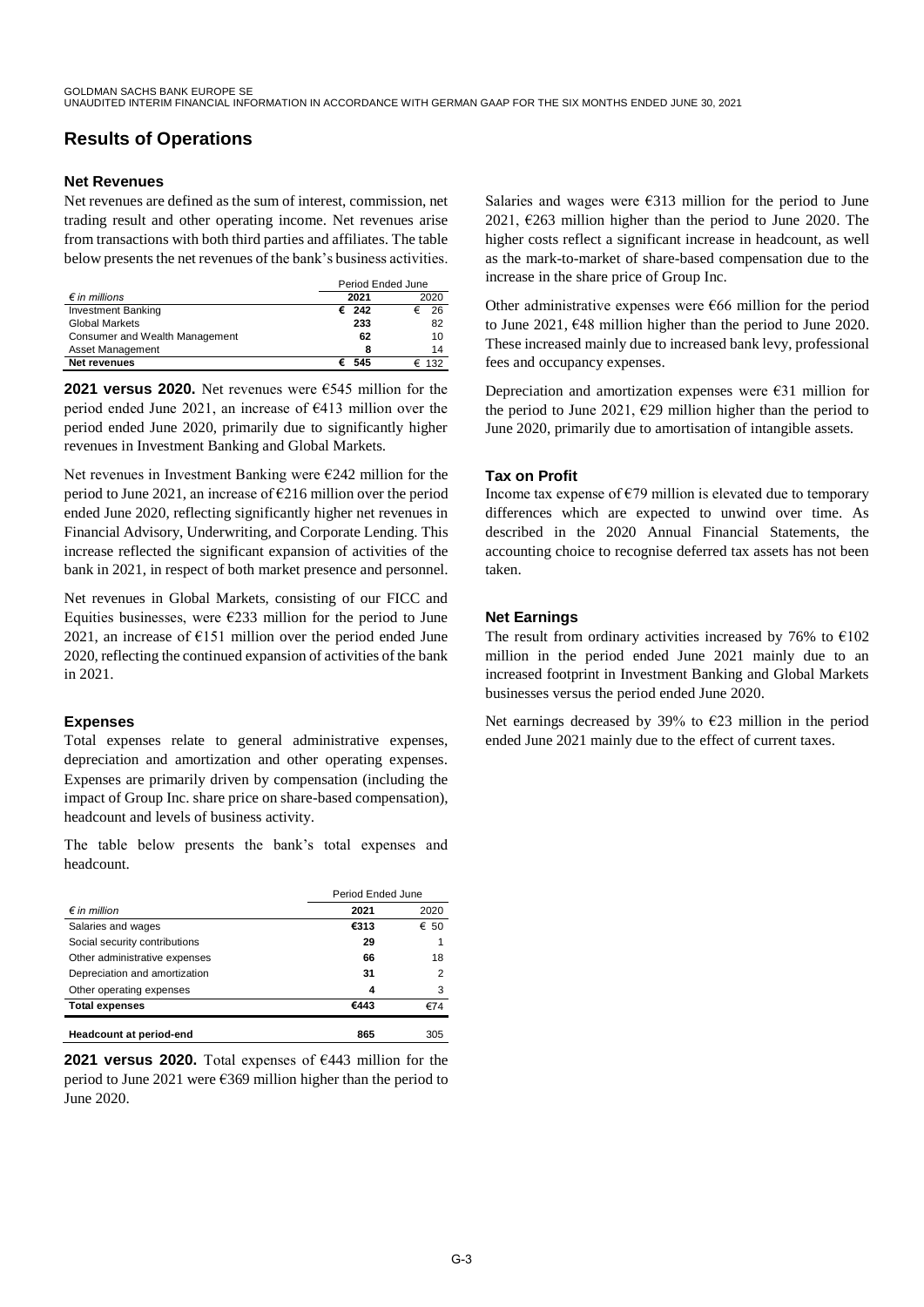# **Forecast and Opportunities Report**

The information on the material forecast  $|$ and opportunities in this section has been deleted for the purposes of the inclusion of the semi-annual financial report in the Base Prospectus.

# **Risk Report**

Risks are inherent in the bank's businesses and include liquidity, market, credit, operational, model, legal, compliance, conduct, regulatory, business environment and strategic risks, and reputational risks. The bank's risks include the risks across its risk categories, regions or businesses, as well as those which have uncertain outcomes and have the potential to materially impact the bank's financial results, its liquidity and its reputation. For further information about the bank's risk management processes and the bank's areas of risk and capital adequacy, please refer to the 2020 Annual Financial Statements.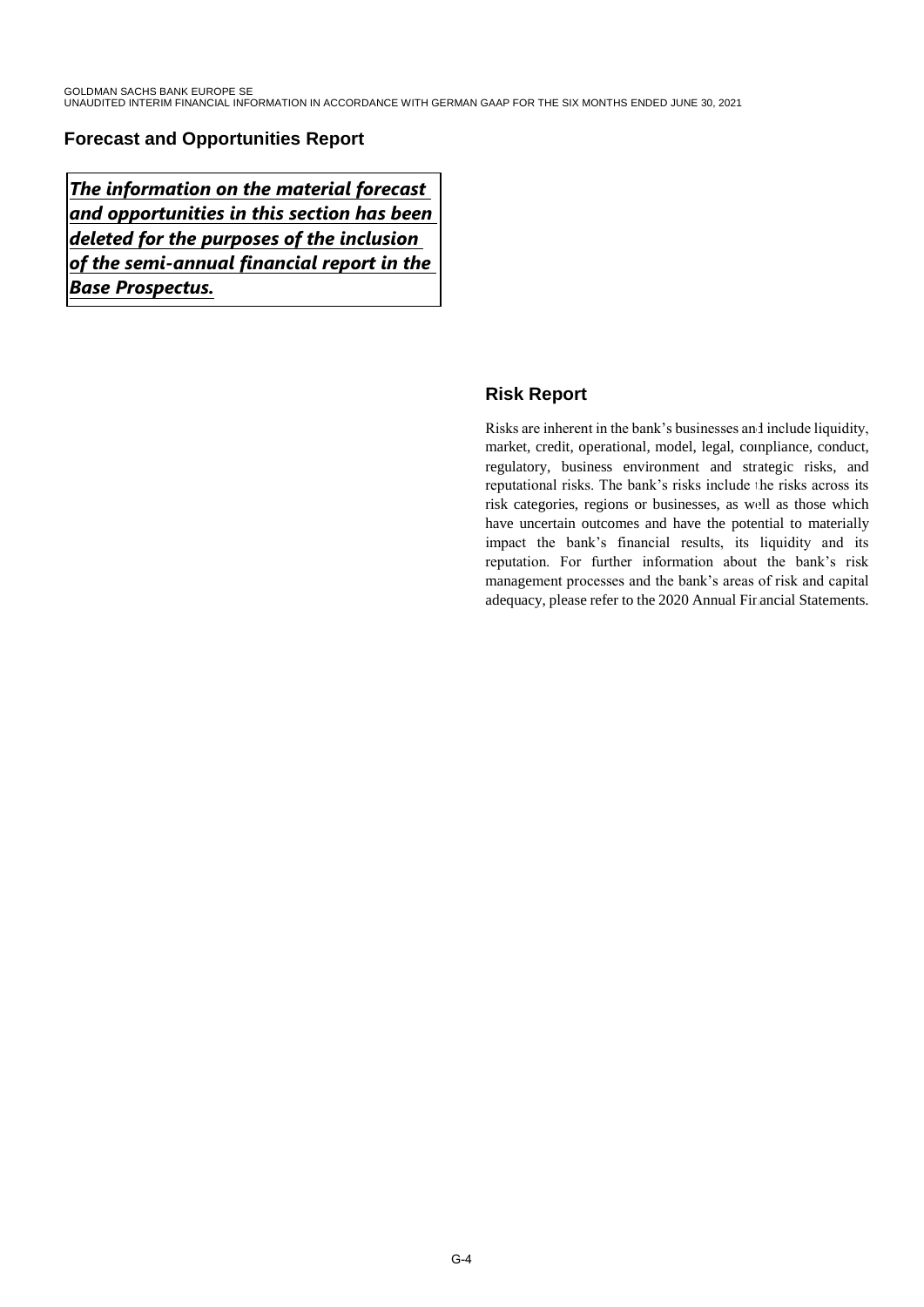# **Balance Sheet as of June 30, 2021 (Unaudited)**

|                                                 |                |             | As of                        |
|-------------------------------------------------|----------------|-------------|------------------------------|
|                                                 |                | June        | December                     |
| $\epsilon$ in millions                          | <b>Note</b>    | 2021        | 2020                         |
| <b>Assets</b>                                   |                |             |                              |
| Cash reserve                                    |                |             |                              |
| Balances with central banks                     |                | € 8,277     | €<br>2,595                   |
| Receivables from banks                          |                |             |                              |
| Due on demand                                   | 2              | 309         | 140                          |
| With agreed term or notice period               | $\overline{2}$ | 115         |                              |
| Receivables from customers                      | $\overline{2}$ | 7,139       | 4,598                        |
| Bonds and other fixed-income securities         |                |             |                              |
| Bonds and notes of other issuers                |                | 17          | 17                           |
| <b>Trading assets</b>                           | 3              | 15,934      | 9,452                        |
| Intangible assets                               |                |             |                              |
| Purchased intangible assets                     |                | 10          | 13                           |
| Goodwill                                        |                | 44          | 59                           |
| <b>Fixed assets</b>                             |                | 29          | 30                           |
| Other assets                                    | 4              | 3,139       | 5,453                        |
| <b>Total assets</b>                             |                | 35,013<br>€ | $\overline{\epsilon}$ 22,357 |
|                                                 |                |             |                              |
| <b>Liabilities</b>                              |                |             |                              |
| Liabilities to banks                            |                |             |                              |
| Due on demand                                   | 2              | €<br>32     | €<br>49                      |
| With agreed term or notice period               | $\overline{2}$ | 4,402       | 10                           |
| Liabilities to customers                        |                |             |                              |
| Other liabilities                               |                |             |                              |
| Due on demand                                   | $\overline{c}$ | 4,254       | 2,950                        |
| With agreed term or notice period               | 2              | 3,619       | 3,191                        |
| <b>Trading liabilities</b>                      | 3              | 12,740      | 7,677                        |
| Other liabilities                               | 4              | 4,000       | 4,838                        |
| Deferred income                                 |                | 26          | 9                            |
| Provisions                                      |                |             |                              |
| Provisions for pensions and similar commitments |                | 86          | 82                           |
| Tax provisions                                  |                | 51          | 33                           |
| Other provisions                                |                | 344         | 126                          |
| Subordinated debt                               |                | 20          | 20                           |
| Fund for general banking risks                  |                | 42          | 15                           |
|                                                 |                |             |                              |
| Shareholders' equity                            |                |             |                              |
| Ordinary share capital                          | 5              | 329         | 314                          |
| Capital surplus                                 | 5              | 4,612       | 2,610                        |
| Profit reserves                                 |                |             |                              |
| Other profit reserves                           |                | 433         | 344                          |
| Distributable profit                            |                | 23          | 89                           |
| Total liabilities and shareholders' equity      |                | € 35,013    | € 22.357                     |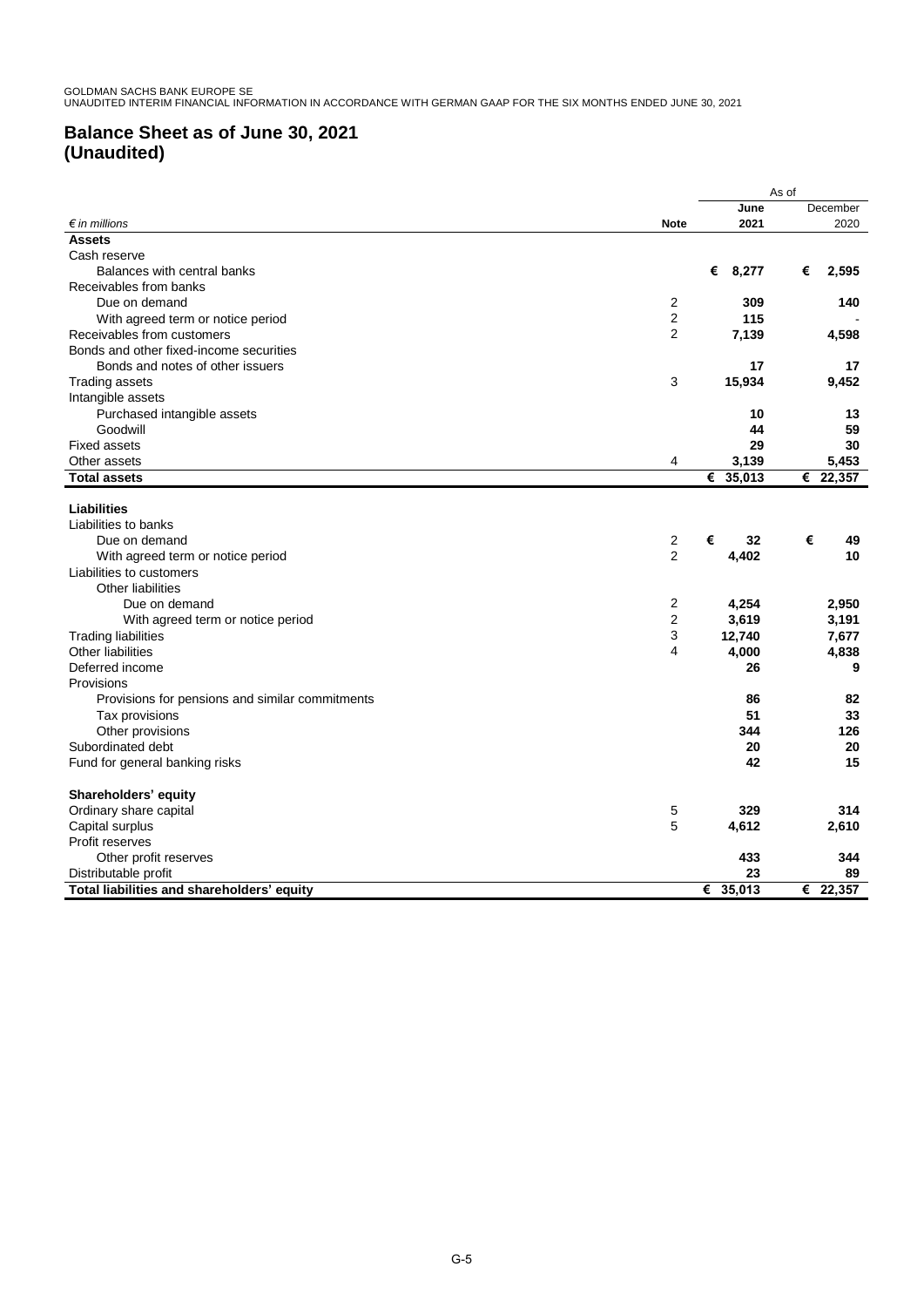# **Income Statement for the period from January 1, 2021 to June 30, 2021 (Unaudited)**

|                                                                                     | Period Ended June |      |          |
|-------------------------------------------------------------------------------------|-------------------|------|----------|
| $\epsilon$ in millions                                                              |                   | 2021 | 2020     |
| Interest income from                                                                |                   |      |          |
| Lending and money market business                                                   | €                 | (18) | €<br>(8) |
| Interest expense                                                                    |                   | 13   | (4)      |
| Commission income                                                                   |                   | 311  | 107      |
| Commission expense                                                                  |                   | (21) | (3)      |
| Net trading result                                                                  |                   | 243  | 29       |
| Other operating income                                                              |                   | 17   | 11       |
|                                                                                     |                   |      |          |
| General administration expenses                                                     |                   |      |          |
| Staff expenses                                                                      |                   |      |          |
| Wages and salaries                                                                  |                   | 313  | 50       |
| Compulsory social security contributions and expenses for pensions                  |                   | 29   |          |
| and other employee benefits                                                         |                   |      |          |
| Other administrations expenses                                                      |                   | 66   | 18       |
| Depreciation, amortization, and valuation allowance for intangible and fixed assets |                   | 31   | 2        |
| Other operating expense                                                             |                   | 4    | 3        |
| <b>Result from ordinary activities</b>                                              |                   | 102  | 58       |
|                                                                                     |                   |      |          |
| Income tax expense                                                                  |                   | (79) | (20)     |
| Net income / Distributable profit                                                   | €                 | 23   | 38<br>€  |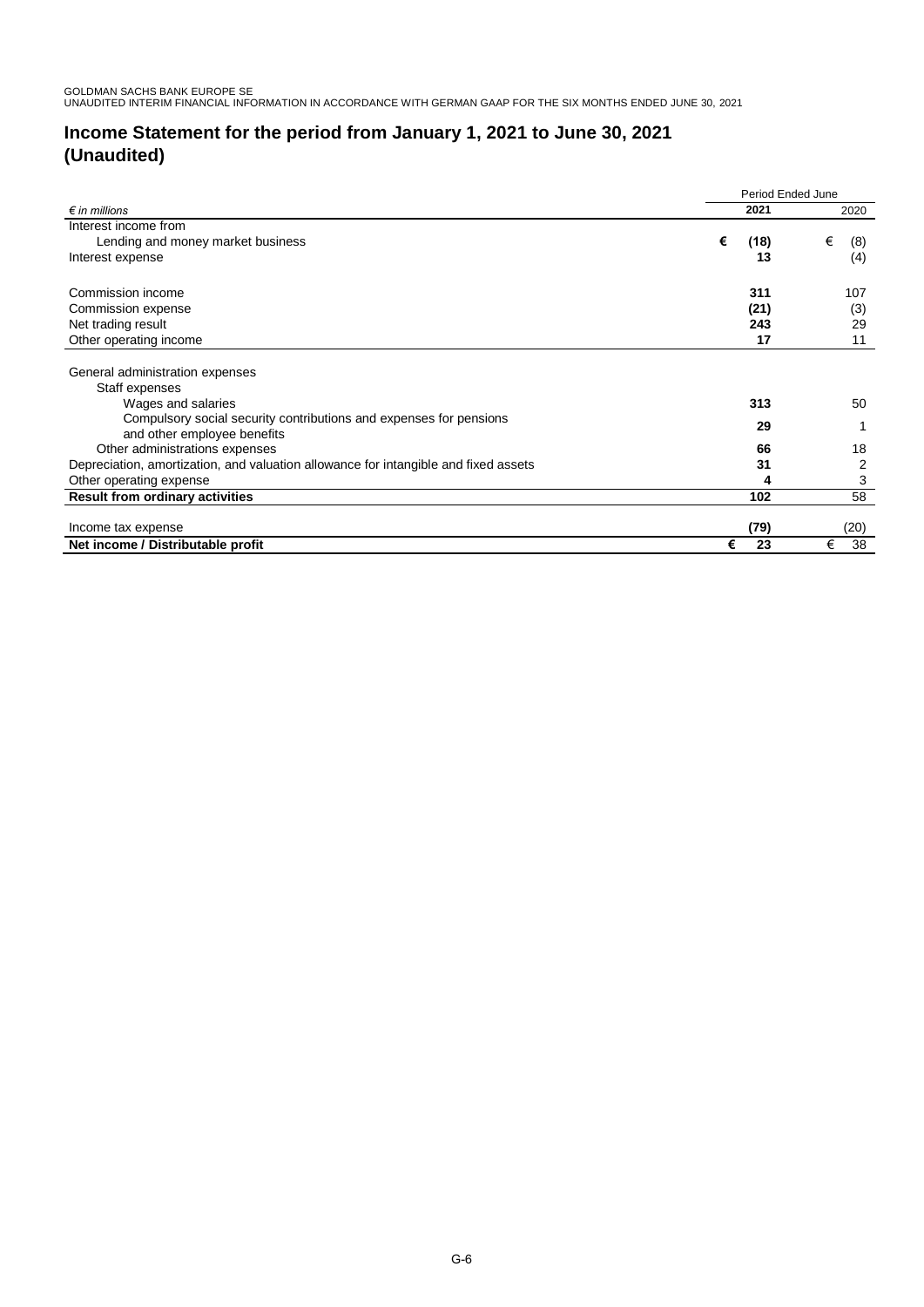## **Supplementary Notes (Unaudited)**

#### **Note 1.**

## **Basis of Preparation**

This interim financial information has been prepared using the same principles as those applied in the bank's 2020 Annual Financial Statements, which were prepared in accordance with the requirements of the German Commercial Code (HGB), the German Stock Corporation Act (AktG), the Banking Act (KWG) and the Ordinance Regulating the Accounting Requirements for Banks and Financial Services Institutions (RechKredV). For clarity, figures are presented as  $\epsilon$  millions, except where otherwise stated.

The significant accounting policies applied in the preparation of the interim financial information are consistent with those described in the 2020 Annual Financial Statements. The bank's critical accounting estimates and judgements include estimated year-end discretionary compensation. The bank believes the most appropriate way to allocate estimated annual discretionary compensation among interim periods is in proportion to the net revenues earned in such periods. In addition to the level of net revenues, overall compensation expense is also influenced by, among other factors, overall financial performance, prevailing labour markets, business mix, the structure of our share-based compensation programs and the external environment.

#### **Note 2.**

# **Receivables and Liabilities with Affiliated Companies**

The table below presents the bank's receivables and liabilities with affiliated companies.

|                            | As of |             |   |          |
|----------------------------|-------|-------------|---|----------|
|                            |       | June        |   | December |
| $\epsilon$ in millions     |       | 2021        |   | 2020     |
| Receivables from banks     | €     | 238 €       |   |          |
| Receivables from customers | €     | 4.980       | € | 3.898    |
| Liabilities to banks       | €     | 4,392 $\in$ |   |          |
| Liabilities to customers   | €     | 4.243       | € | 4,388    |
| Subordinated liabilities   | €     | 20          | € | 20       |

#### **Note 3.**

# **Trading Assets and Liabilities**

The table below presents a breakdown of trading assets and trading liabilities. **As of June 2021** 

|                                                   | AS OT JUNE ZUZT          |                        |
|---------------------------------------------------|--------------------------|------------------------|
| $\epsilon$ in millions                            | <b>Trading</b><br>assets | Trading<br>liabilities |
| Derivatives                                       | € 8,072                  | 6,644                  |
| Receivables / Liabilities                         | 3,485                    | 3,658                  |
| Bonds and other fixed-income securities           | 2.982                    | 1,907                  |
| Equity shares and other variable-yield securities | 1,411                    | 531                    |
| Risk adjustment                                   | (16)                     |                        |
| Total                                             | € 15.934                 | € 12,740               |

#### **Note 4.**

## **Other Assets and Liabilities**

Other assets primarily consisted of futures-related balances of €1,375 million (December 2020: €2,911 million), collateral balances of  $\epsilon$ 1,456 million (December 2020:  $\epsilon$ 2,321 million), and default fund contributions to various clearing houses and exchanges of  $\epsilon$ 226 million (December 2020:  $\epsilon$ 201 million). Other liabilities mainly consisted of futures-related balances of €2,558 million (December 2020: €3,035 million) and collateral balances of  $\epsilon$ 1,230 million (December 2020:  $\epsilon$ 1,645 million).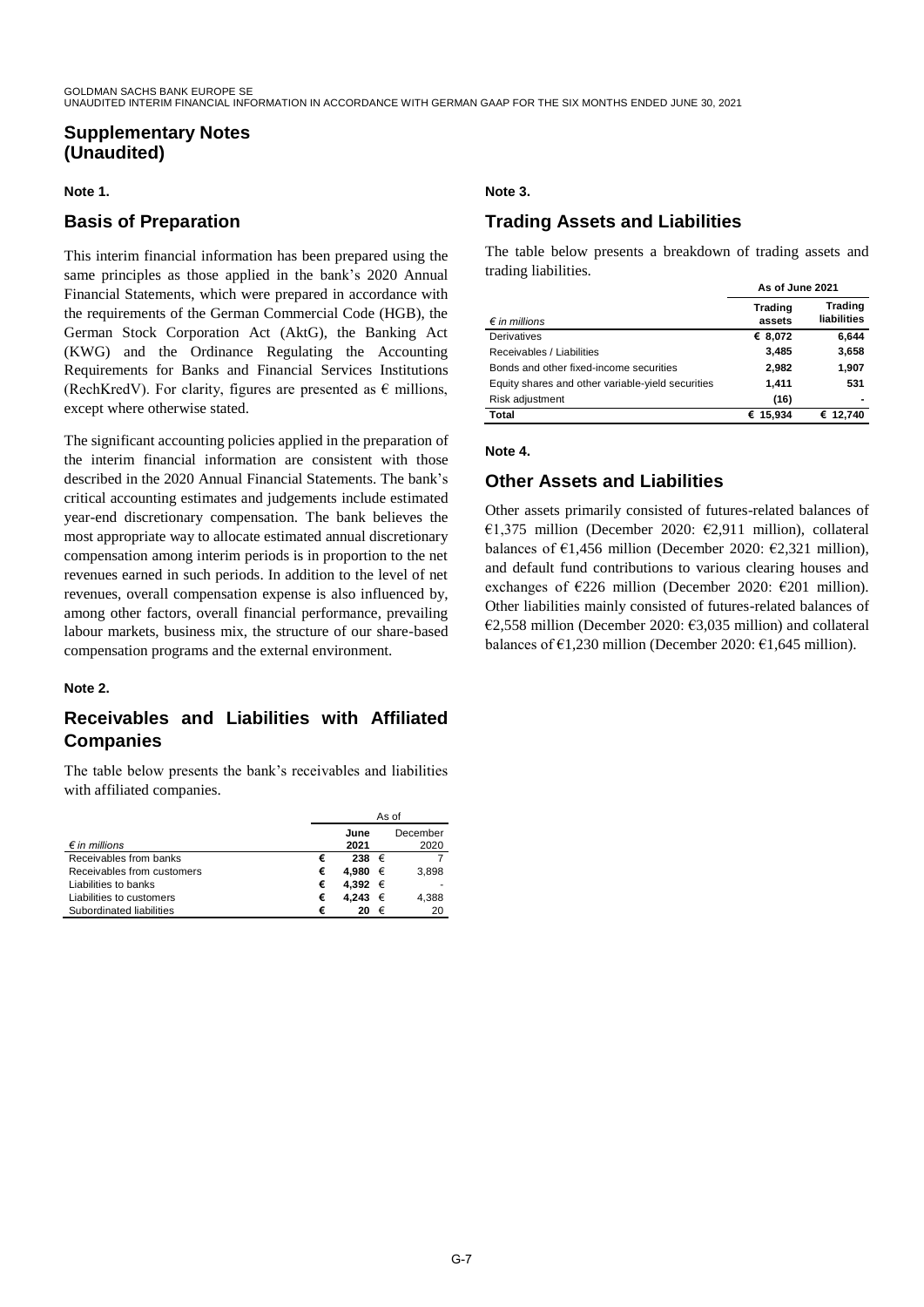# **Supplementary Notes (Unaudited)**

#### **Note 5.**

## **Capital and reserves**

#### **Share capital**

As of June 30, the sole shareholder of GSBE was Goldman Sachs (Cayman) Holding Company (GS Cayman) with its registered office in George Town, Cayman Islands. The table below presents share capital.

| Beginning balance as at December 31, 2020 | 314.182.700 |
|-------------------------------------------|-------------|
| Issuance of new shares                    | 14.460.100  |
| Ending balance as at June 30, 2021        | 328.642.800 |

On 1 July 2021, the bank was acquired by Goldman Sachs Bank USA, a direct wholly-owned subsidiary of Group Inc., with its registered office in New York, New York, USA.

In the table above:

• Effective February 12, 2021, 14,460,100 shares of  $\epsilon$ 1 each were allotted to Goldman Sachs Paris Inc. et Cie (GSPIC). The total consideration received was  $\epsilon$ 16,415,000 incorporating a share premium of  $\epsilon$ 1,954,900. The shares were issued in exchange for the contribution of certain business activities of GSPIC pertaining to the Investment Banking business and a major part of the FICC and Equities business. As part of that transfer a total headcount of 94 has moved from GSPIC to the bank.

The shares issued to GSPIC were subsequently transferred by GSPIC to the former shareholder, GS Cayman. The share premium is presented as part of the Capital surplus.

## **Capital surplus**

The capital surplus increased by  $\epsilon$ 2,002 million to  $\epsilon$ 4,612 million due to contributions to the free capital reserves of the bank of  $\epsilon$ 2,000 million and issuance of share premium of  $\epsilon$ 2 million during the period ended June 2021. This consisted of a contribution on February 3, 2021 for  $\epsilon$ 500 million and June 28, 2021 for  $\epsilon$ 1,500 million.

# **Affirmation of the Legal Representatives**

To the best of our knowledge, we affirm that, pursuant to the applicable financial reporting standards, the interim financial information gives a true and fair view of the Company's net assets, financial position and results of operations. We also affirm that the management report gives a true and fair view of the course of business including the operating results and the Company's position and describes the significant opportunities and risks of the bank's anticipated development.

Frankfurt am Main, October 8, 2021

Goldman Sachs Bank Europe SE

The Executive Board



Dr. Matthias Bock